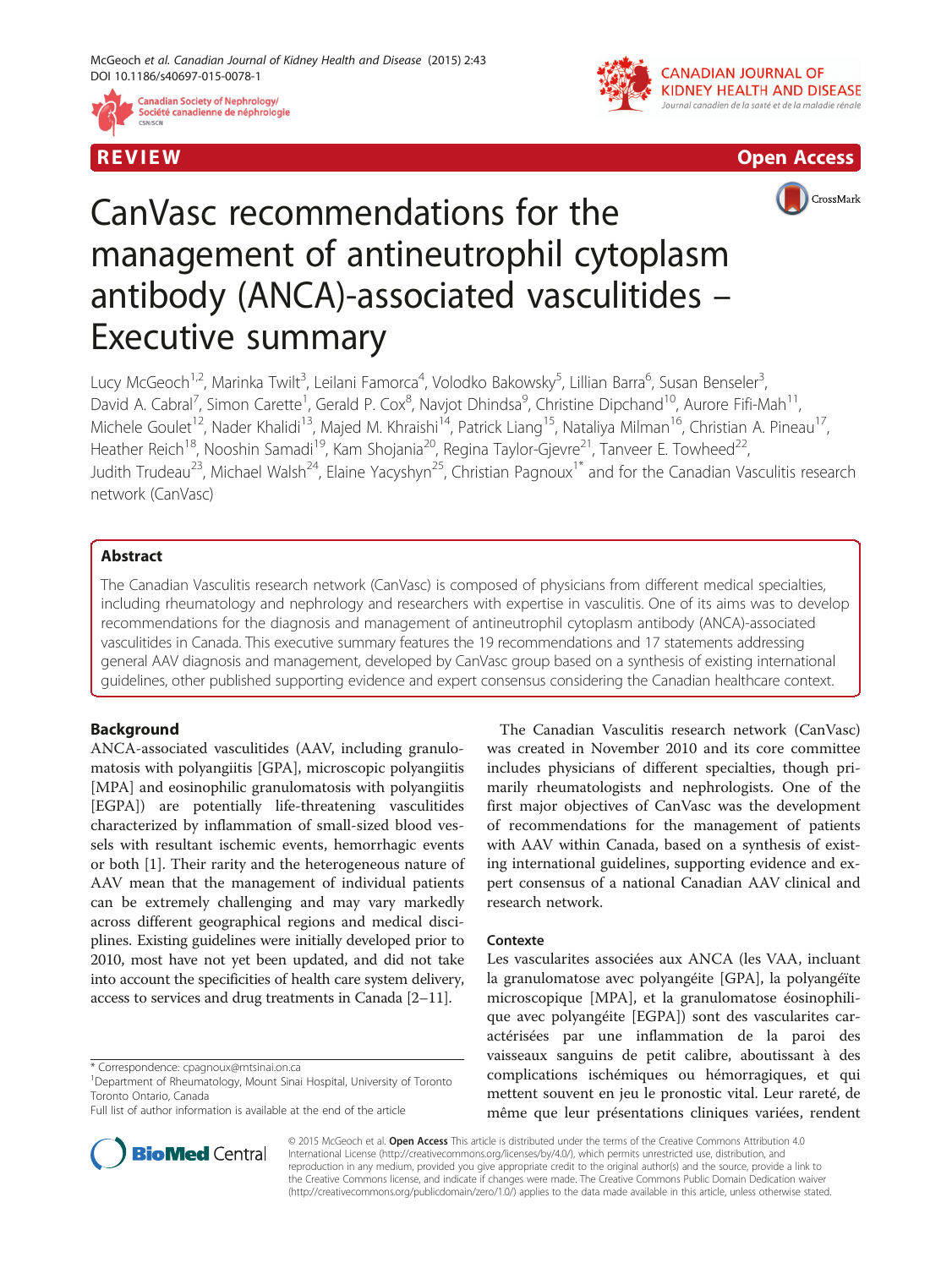| Page 2 of 6 |  |  |
|-------------|--|--|
|             |  |  |

| Recommendation or<br>statement                  | Text of the recommendation or statement                                                                                                                                                                                                                                                                                                                                            | Evidence level/strength <sup>ª</sup> |
|-------------------------------------------------|------------------------------------------------------------------------------------------------------------------------------------------------------------------------------------------------------------------------------------------------------------------------------------------------------------------------------------------------------------------------------------|--------------------------------------|
| Diagnosis                                       |                                                                                                                                                                                                                                                                                                                                                                                    |                                      |
| Statement 1                                     | ANCA testing with ELISA and indirect immunofluorescence methods should<br>be performed for diagnostic purposes in patients in whom there is clinical<br>suspicion of a systemic small- and/or medium-sized vessel vasculitis.                                                                                                                                                      |                                      |
| Statement 2                                     | Tissue biopsy should be considered in cases of suspected AAV to confirm diagnosis.                                                                                                                                                                                                                                                                                                 |                                      |
| Classification of disease severity in AAV       |                                                                                                                                                                                                                                                                                                                                                                                    |                                      |
| Statement 3                                     | Patients with AAV should have the extent and severity of their disease categorized<br>as 'severe' at the time of diagnosis and in case of subsequent relapse if they have<br>life- or major organ-threatening manifestations in order to tailor therapy accordingly.                                                                                                               |                                      |
| The role of referral centres for vasculitis     |                                                                                                                                                                                                                                                                                                                                                                                    |                                      |
| Statement 4                                     | Patients with AAV, particularly those with challenging disease, should be managed<br>at or in collaboration with, a referral centre for vasculitis.                                                                                                                                                                                                                                |                                      |
| Remission induction for newly-diagnosed disease |                                                                                                                                                                                                                                                                                                                                                                                    |                                      |
|                                                 | Remission induction in severe (organ/life-threatening disease) newly-diagnosed disease                                                                                                                                                                                                                                                                                             |                                      |
| Recommendation 1                                | We recommend remission induction therapy with a combination of high dose<br>glucocorticoids and cyclophosphamide in patients with severe newly diagnosed<br>GPA, MPA or EGPA.                                                                                                                                                                                                      | 1 B/A                                |
| Recommendation 2                                | We recommend using high dose glucocorticoids with rituximab as 1st line<br>remission induction therapy in patients with severe GPA or MPA in whom<br>cyclophosphamide is contraindicated or in whom cyclophosphamide presents<br>an unacceptable risk of infertility.                                                                                                              | 1 B/A                                |
| Recommendation 3                                | Cyclophosphamide dose should be adjusted in patients >60 years of age and in<br>those with renal impairment.                                                                                                                                                                                                                                                                       | 1B/B                                 |
| Statement 5                                     | Complete blood count (CBC) and serum creatinine level must be monitored in<br>patients treated with cyclophosphamide. In patients with abnormal CBC results,<br>temporary withholding of cyclophosphamide and subsequent dose adjustments<br>may be necessary depending on the degree of leucopenia.                                                                               |                                      |
| Recommendation 4                                | We recommend that the remission induction therapy with cyclophosphamide,<br>combined with glucocorticoids, lasts a minimum of 3 to a maximum of 6 months.<br>Once remission is achieved, cyclophosphamide should be stopped and switched to<br>a different maintenance therapy.                                                                                                    | 1 B/A                                |
| Recommendation 5                                | We recommend that glucocorticoids should be given in adults at an initial dose of<br>1 mg/kg/day prednisone-equivalent for remission induction purposes. This may be<br>preceded by pulsed methylprednisolone (0.5–1 g/day for 1–3 days) in patients with<br>life threatening disease and/or major organ involvement.                                                              | 2A/B                                 |
| Recommendation 6                                | Prophylaxis against Pneumocystis jiroveci infection should be given to patients receiving<br>cyclophosphamide or rituximab. This prophylaxis consists, in the absence of allergy,<br>of trimethoprim/sulfamethoxazole compounds (800/160 mg 1 tablet 3 times per week<br>or 400/80 mg daily).                                                                                      | 3/C                                  |
| Recommendation 7                                | There is insufficient evidence to support a recommendation that plasma exchange be<br>used as first line therapy in any AAV patients. Plasma exchange may be a reasonable<br>adjuvant therapy for patients who clinically deteriorate due to active vasculitis despite<br>ongoing remission induction therapy with high-dose glucocorticoids and<br>cyclophosphamide or rituximab. | 4/D                                  |
|                                                 | Remission induction for limited or non-severe (non organ- and non life-threatening),<br>newly-diagnosed disease                                                                                                                                                                                                                                                                    |                                      |
| Recommendation 8                                | In patients with limited and/or non-severe GPA, which is non-life threatening and<br>without any major organ involvement, remission induction regime with methotrexate<br>in combination with glucocorticoids can be used.                                                                                                                                                         | 1B/A                                 |
| Recommendation 9                                | Patients with non-severe EGPA or non-severe MPA without renal involvement can<br>be treated with glucocorticoids alone for remission induction. At present, there is no<br>consensus on the use of any immunosuppressant agents in combination with<br>glucocorticoids in patients with EGPA or MPA that are non-severe (including those<br>with mononeuritis multiplex).          | 2B/C                                 |

<span id="page-1-0"></span>Table 1 Summary table of the CanVasc recommendations and statements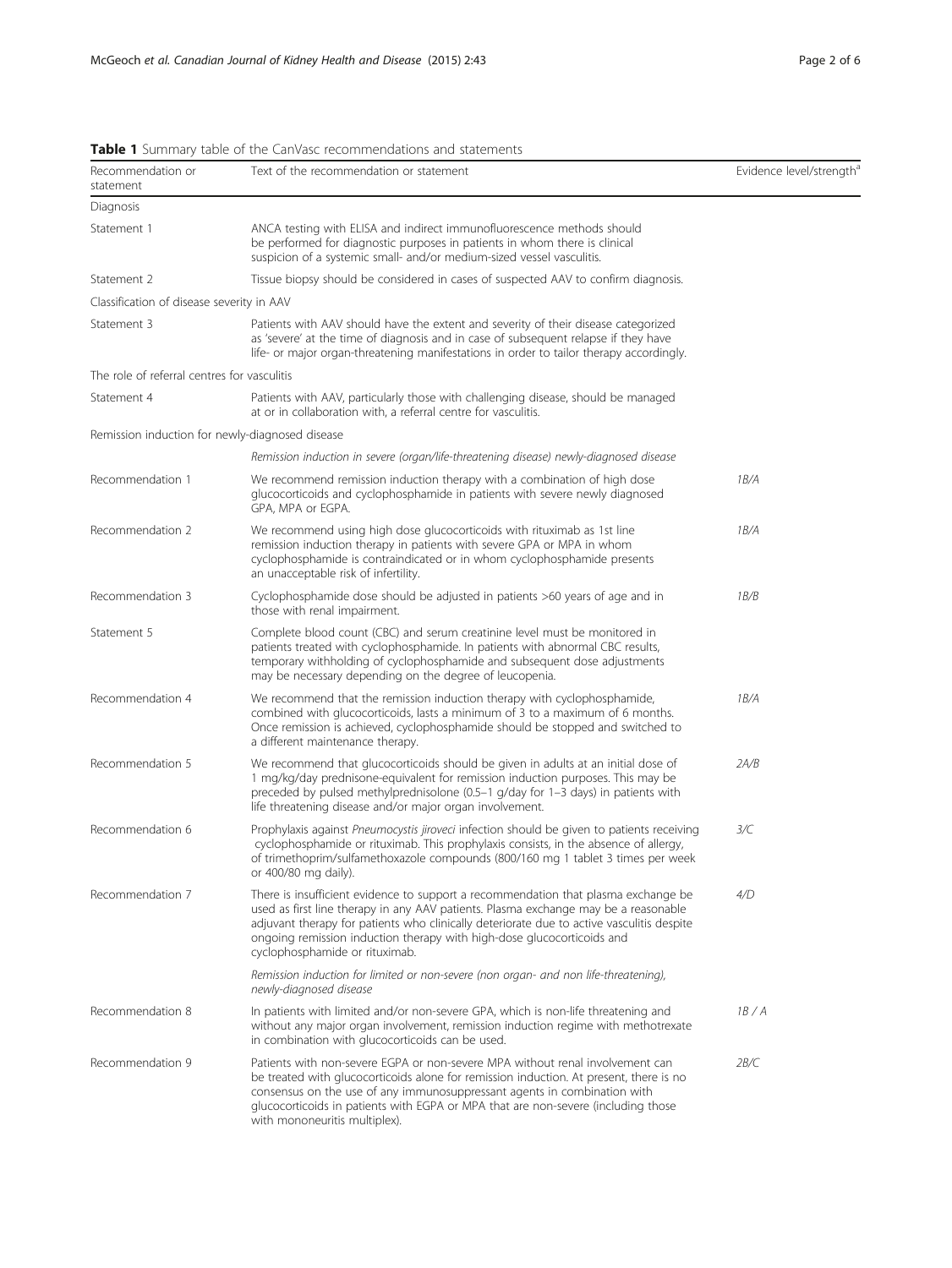# Table 1 Summary table of the CanVasc recommendations and statements (Continued)

| Remission maintenance therapy         |                                                                                                                                                                                                                                                                                                                                                                                                                                                                           |       |
|---------------------------------------|---------------------------------------------------------------------------------------------------------------------------------------------------------------------------------------------------------------------------------------------------------------------------------------------------------------------------------------------------------------------------------------------------------------------------------------------------------------------------|-------|
| Recommendation 10                     | In patients with severe AAV in remission after a combined cyclophosphamide-<br>glucocorticoid-based induction treatment, maintenance therapy can be based<br>on azathioprine or methotrexate, initially in combination with low-dose<br>glucocorticoids. Leflunomide or mycophenolate may be alternative agents in<br>patients not tolerating or with contra-indications to azathioprine and methotrexate.                                                                | 1B/B  |
| Recommendation 11                     | In patients with severe AAV in remission after a combined cyclophosphamide-<br>glucocorticoid-based induction treatment, maintenance therapy with rituximab<br>infusions is an alternative to azathioprine, especially for those patients with<br>PR3-ANCA-positive GPA.                                                                                                                                                                                                  | 1B/A  |
| Statement 6                           | To date there is no definitive evidence to guide decisions for maintenance<br>therapy after remission induction with rituximab.                                                                                                                                                                                                                                                                                                                                           |       |
| Statement 7                           | Low dose glucocorticoids should be part of the initial remission maintenance<br>therapy after remission is achieved; there is not enough evidence yet to support<br>further recommendation on the optimal duration of low dose glucocorticoids.                                                                                                                                                                                                                           |       |
| Recommendation 12                     | We recommend the use of azathioprine, methotrexate or their alternatives<br>(as per Recommendation 10 and 11) for remission maintenance therapy to be<br>continued for a minimum of 18 months after successful remission induction.<br>There is not enough evidence yet to support further recommendation on the<br>optimal duration of their use for maintenance.                                                                                                        | 3/C   |
| Recommendation 13                     | The use of trimethoprim/sulfamethoxazole (800/160 mg twice daily) as remission<br>maintenance therapy can be considered in GPA as an adjuvant to immunosuppressant<br>or after the cessation of maintenance immunosuppressive treatment.                                                                                                                                                                                                                                  | 3/C   |
| Recommendation 14                     | Topical therapies may be considered, in combination with the systemic therapy and<br>in collaboration with ENT subspecialists, to alleviate the symptoms of upper airway<br>and FNT disease.                                                                                                                                                                                                                                                                              | 3/C   |
| Relapsing disease                     |                                                                                                                                                                                                                                                                                                                                                                                                                                                                           |       |
| Recommendation 15                     | We recommend remission induction of a major organ- or life-threatening relapse<br>with either cyclophosphamide or rituximab in conjunction with high dose<br>glucocorticoids. In patients who already received cyclophosphamide for initial<br>remission induction or a previous disease flare, we recommend using rituximab<br>for remission re-induction.                                                                                                               | 1 B/A |
| Recommendation 16                     | There is insufficient evidence to support a recommendation that plasma exchange<br>be used as first line therapy in all patients with relapsing AAV with severe renal<br>(GFR <50 ml/min) or pulmonary hemorrhage. Plasma exchange may be a reasonable<br>adjuvant therapy for patients who clinically deteriorate due to active relapsing vasculitis<br>despite ongoing remission induction therapy with high-dose glucocorticoids and<br>cyclophosphamide or rituximab. | 4/D   |
| Recommendation 17                     | We recommend that relapses that are non-severe, i.e. non-life and non-organ threatening,<br>be treated with an increase in glucocorticoid dose in addition to optimizing the patient's<br>concurrent immunosuppressant agent.                                                                                                                                                                                                                                             | 3/C   |
| Refractory disease                    |                                                                                                                                                                                                                                                                                                                                                                                                                                                                           |       |
| Recommendation 18                     | We recommend the use of rituximab, in combination with glucocorticoids, in patients<br>with severe GPA or MPA who fail to respond to cyclophosphamide as remission<br>induction therapy.                                                                                                                                                                                                                                                                                  | 3/C   |
| Statement 8                           | Patients with refractory disease should be managed in a referral centre for vasculitis in<br>collaboration with subspecialists with experience in managing such patients.                                                                                                                                                                                                                                                                                                 |       |
| Statement 9                           | Patients with EGPA and persistent asthmatic symptoms, despite remission of their<br>vasculitic manifestations, should be managed in collaboration with a physician<br>subspecializing in asthma management.                                                                                                                                                                                                                                                               |       |
| Additional and experimental therapies |                                                                                                                                                                                                                                                                                                                                                                                                                                                                           |       |
| Statement 10                          | In patients in whom the aforementioned therapies are ineffective, contraindicated or<br>poorly tolerated, consideration can be given to alternate, additional and/or experimental<br>therapies in collaboration with a referral centre for vasculitis.                                                                                                                                                                                                                    |       |
| Follow up of patients with AAV        |                                                                                                                                                                                                                                                                                                                                                                                                                                                                           |       |
| Statement 11                          | Patients with AAV should be followed regularly for many years with full clinical<br>assessment and routine laboratory work to assess disease course and track for disease<br>activity and disease- or treatment-related damage.                                                                                                                                                                                                                                           |       |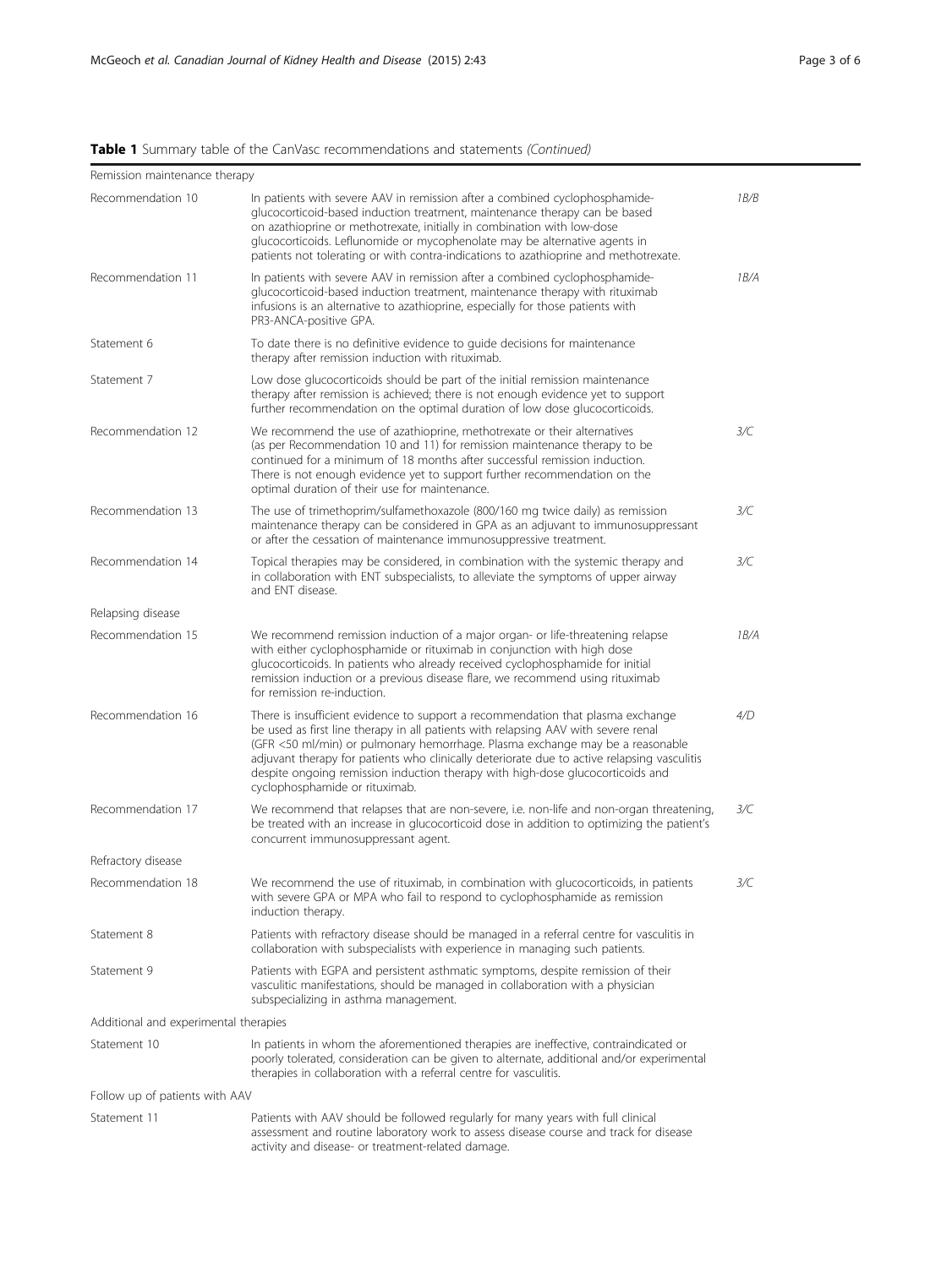| Statement 12           | All patients previously treated with cyclophosphamide should have a urinalysis<br>every 3-6 months as a lifelong means of screening for cyclophosphamide-induced<br>bladder toxicity. If micro- or macroscopic hematuria is present, in the absence<br>of an alternate explanation, the patient should be referred for consideration<br>of a cystoscopy.                                  |     |  |
|------------------------|-------------------------------------------------------------------------------------------------------------------------------------------------------------------------------------------------------------------------------------------------------------------------------------------------------------------------------------------------------------------------------------------|-----|--|
| Statement 13           | As part of their lifelong annual follow-up, cardiovascular risk factors (including smoking<br>status, diabetes, hypercholesterolemia, hypertension and obesity) and risk for osteoporosis<br>should be systematically assessed, with treatment as needed according to the current<br>respective quidelines for each of these conditions.                                                  |     |  |
| Special patient groups |                                                                                                                                                                                                                                                                                                                                                                                           |     |  |
| Statement 14           | Women with AAV should not consider pregnancy earlier than 6 months after sustained<br>remission of their disease has been achieved. Women with AAV planning pregnancy and<br>those pregnant should be managed in close collaboration with an obstetrician with<br>expertise in this field and/or in high-risk pregnancies.                                                                |     |  |
| Statement 15           | There are no pediatric specific management guidelines for pediatric AAV, and most<br>knowledge in pediatric AAV is adapted from adult research. Management of children<br>with AAV should be provided by pediatric physicians at an academic healthcare Centre,<br>in collaboration with referral centres for vasculitis and/or centres with special interest in<br>pediatric vasculitis. |     |  |
| Statement 16           | AAV in children should be classified at the time of diagnosis based on the childhood<br>EULAR/PRINTO/PReS criteria in order to tailor therapy accordingly.                                                                                                                                                                                                                                |     |  |
| Statement 17           | Children with newly diagnosed AAV should be treated according to adult recommendations<br>for induction of remission and then maintenance, with dose of medications adjusted for<br>this specific population.                                                                                                                                                                             |     |  |
| Recommendation 19      | In children, severe relapsing AAV or severe AAV refractory to the combination of<br>cyclophosphamide and glucocorticoids (with major organ involvement or life-threatening<br>manifestations) should be treated with rituximab, in combination with glucocorticoids.                                                                                                                      | 4/D |  |

<span id="page-3-0"></span>Table 1 Summary table of the CanVasc recommendations and statements (Continued)

<sup>a</sup>Statements are not related to specific treatments and were not be graded as there was no strong evidence or available studies to support them

la prise en charge des patients extrêmement ardue, surtout si elle diffère selon les régions géographiques et les disciplines médicales. Les recommandations internationales de prise en charge des VAA existantes ont été développées avant 2010; la plupart n'ont pas encore été mises à jour et aucune ne tenait compte des spécificités de prestation des soins, d'accès aux services et aux divers traitements pharmacologiques dans le réseau de santé canadien.

Le groupe de recherche canadien sur les vascularites (CanVasc) a été créé en novembre 2010. Il est constitué de médecins de diverses spécialités, quoique surtout des rhumatologues et néphrologues. L'un des objectifs principaux de CanVasc était l'élaboration de recommandations de prise en charge des patients atteints de VAA au Canada, en se basant sur les recommandations internationales déjà existantes, les autres preuves scientifiques et publications dans le domaine des VAA, et un processus avec plusieurs étapes afin d'aboutir à un consensus.

### Methods

Prior to initiating the development of these recommendations, a national Needs Assessment Questionnaire was disseminated to identify the specific areas of need, possible knowledge gaps and outline key questions [\[12](#page-5-0)]. The international existing clinical practice guidelines

and consensus statements on the management of AAV published in English or French between 2006 and May 2014 were then reviewed, in addition to Cochrane library and PubMed Medline searches for all therapeutic studies published after the 2009 European League against Rheumatism/European Vasculitis Society (EULAR/EUVAS) recommendations and May 2014. The first draft of these recommendations was developed by the core group of the CanVasc recommendation working group and included 37 recommendations, with the rationale behind each of them, the corresponding recommendations and guidance from other societies, when existing and the level of evidence categorized and graded according to the criteria previously endorsed by EULAR/EUVAS [\[2](#page-5-0), [13](#page-5-0)]. This first draft was reviewed by all members of the CanVasc recommendation working group (using a modified Delphi method) with a phone conference held thereafter to reach consensus on all debated recommendations, especially those not agreed upon by >80 % of the reviewers. A revised version of recommendations was then developed and distributed again for review to the same working group and a broader spectrum of other reviewers, including members of several professional medical societies and specialists and the administrative bureau of the Canadian support group for vasculitis patients (Vasculitis Foundation Canada). The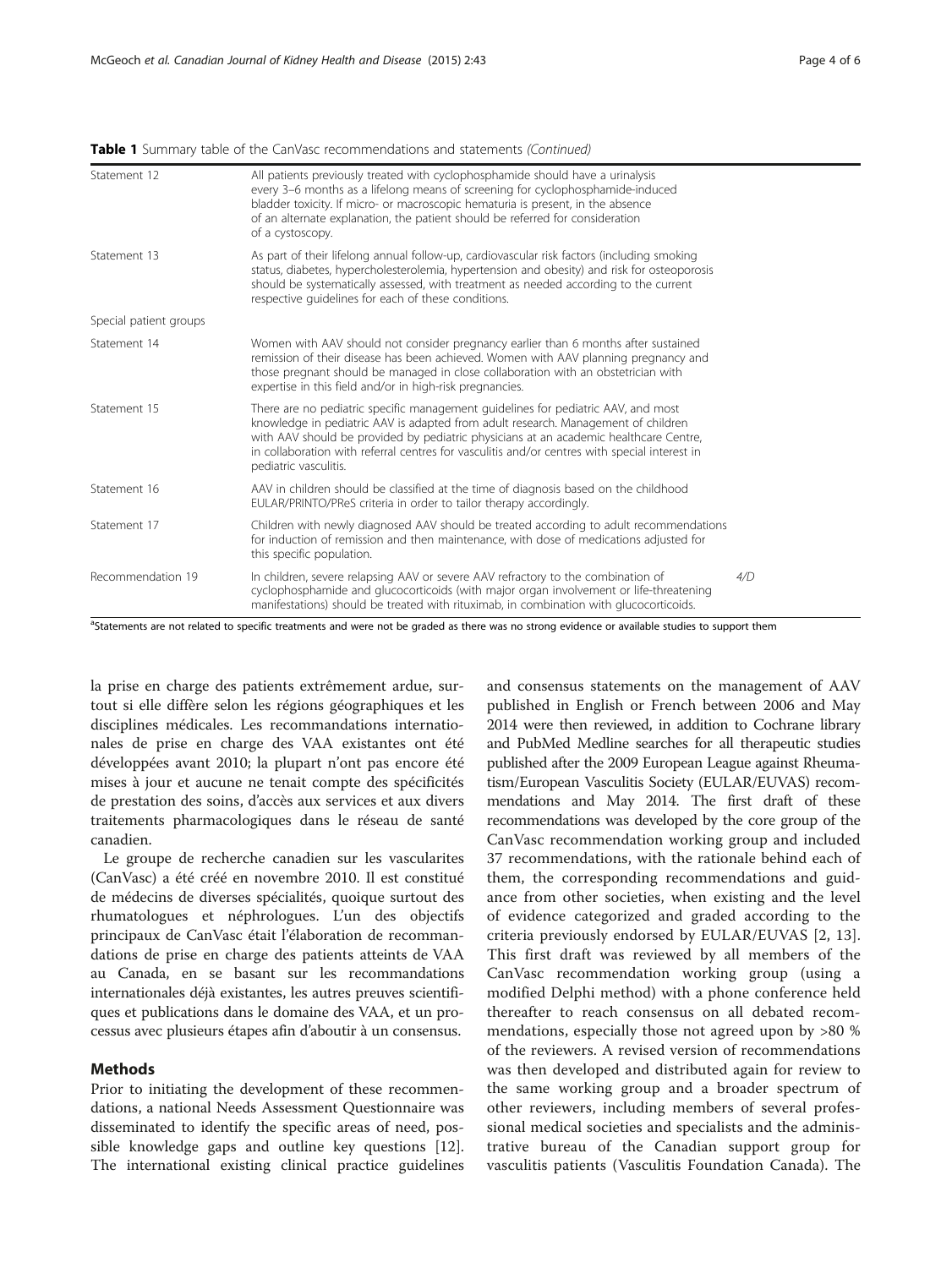comments were gathered and discussed during a second teleconference with the members of the CanVasc recommendation working group to reach consensus on the final version of the document, which was endorsed by the Canadian Rheumatology Association (CRA) Guidelines Committee on March 21st, 2015.

## Results

The final document (the full version of the recommendations is available online at<http://www.jrheum.org>) includes 19 recommendations and 17 statements addressing general management strategies for AAV, including their diagnosis, treatments with glucocorticoids, traditional immunosuppressants and biologic agents, and follow up for rheumatologists, nephrologists, respirologists, general internists, general practitioners and all other health care professionals more occasionally involved in the management of patients with AAV in community and academic practice settings. Each therapeutic recommendation and statement is accompanied by supporting text, which reports on the expected health benefits, potential side effects and risks, and Canadian system factors that may influence their applicability. Therapeutic recommendations are presented with a level of evidence and strength (Table [1](#page-1-0) of the executive summary). Statements are for non-therapeutic recommendations and working group consensus, for which there is no strong supporting evidence from controlled studies are not graded. For each recommendation and statement, we also present in the extended version (available online with the full version of the recommendations at<http://www.jrheum.org>) corresponding recommendations and guidance previously published on the same topic from other societies, when available.

#### Discussion and conclusion

This document will serve as useful knowledge to support decision-making for any physician involved in the care of patients with AAV, including adults and children. Best clinical judgment must however always prevail when confronted with each specific patient scenario. New information from ongoing research may already have become available by the time the present document is published. Regular updates will thus be mandatory.

#### Competing interests

Lucy McGeoch, Marinka Twilt, Leilani Famorca, Susan Benseler, David Cabral, Simon Carette, Christine Dipchand, Michelle Goulet, Majed Khraishi, Nataliya Milman, Nooshin Samadi, Regina Taylor-Gjevre, Tanveer A. Towheed, Michael Walsh and Elaine Yacyshyn: These authors declare that they have no competing interests. Volodko Bakowsky: Fees for serving on advisory boards from Hoffman-LaRoche. Lillian Barra: Honoraria from Hoffman-LaRoche, Abbvie, Amgen and UCB (<\$5,000). Gerard P. Cox: Fees for serving on advisory board from Hoffman-LaRoche (2013). Navjot Dhindsa: Honoraria from Hoffman-LaRoche and Abbvie. Aurore Fifi-Mah: Fees for serving on advisory boards from Hoffman-LaRoche. Nader Khalidi: Fees for serving on advisory Boards from Hoffman-LaRoche, Bristol-Myers Squibb, UCB; lecture

fees from Hoffman-LaRoche. Patrick Liang: Honorarium for lectures from Hoffman-LaRoche, Abbvie, Bristol-Myers Squibb, Janssen, Pfizer; financial support for clinical project from Hoffman-LaRoche. Christian A. Pineau: Fees for serving on advisory boards from Hoffman-LaRoche. Heather Reich: Fees for providing advisory services to Hoffman-LaRoche, AMGEN and Alexion. Kam Shojania: Lecture and consultation fees from Hoffman-LaRoche (<\$5,000). Judith Trudeau: Fees for serving on advisory boards for Hoffman-LaRoche and Bristol-Myers Squibb; grant for attending scientific meetings on vasculitis by Hoffman-LaRoche. Christian Pagnoux: Fees for serving on advisory boards from Hoffman-La Roche, Genzyme and GlaxoSmithKline; lecture fees from Roche, Bristol-Myers Squibb and EuroImmune; grant support from Hoffman-La Roche Roche; coordinator of the 2007 French Vasculitis Study Group recommendations (Protocole national de diagnostic et de soins - vascularites nécrosantes systémiques; under the aegis of the Haute Autorité de Santé).

#### Authors' contributions

CP organized and led the development of this document; LM, MT and LF wrote the first draft and edited the second and final draft of this document; all authors participated in the development of this document in its different stages (as detailed in the [Methods\)](#page-3-0), read and approved the final manuscript.

#### Acknowledgements

In addition to the authors, the following persons participated in the development of these recommendations (reviewers): Drs. Corisande Baldwin, Maria Bagovich, Claire Barber, Joanne Bargman, David Barth, Sankalp Bhavsar, Ken Blocka, Gilles Boire, Boussier, Robert Ferrari, Michele Hladunewich, Susan Huang, Jacob Karsh, Kim Legaut, Emil Nashi, Maxime Rhéaume, Nathalie Roy, Evelyn Sutton, Yves Troyanov, Pearce G. Wilcox; and the Vasculitis Foundation Canada (Jon Stewart, Katherine Smith and Barbara Tuntoglu, from the administrative board). Sandra Messier provided administrative coordination and support and Dr. Shahin Jamal and the CRA therapeutic committee provided guidance throughout the development of these recommendations.

#### Disclosures

The development of these recommendations was entirely self-funded. None of the authors received any fees, grants or emoluments for the development of these recommendations. No funding support from pharmaceutical companies was received; no representatives of pharmaceutical companies were involved at any step in the development of these recommendations. Potential conflicts for each working group member including industry funding, consultancies, commercial interests and direct involvement in any guidelines included in the systematic review are listed in the Appendices (available online at [http://www.jrheum.org\)](http://www.jrheum.org).

#### Author details

<sup>1</sup>Department of Rheumatology, Mount Sinai Hospital, University of Toronto Toronto Ontario, Canada. <sup>2</sup>Current address: Centre for Rheumatic Diseases Glasgow Royal Infirmary Glasgow UK.<sup>3</sup> Division of Pediatric Rheumatology, Alberta Children's Hospital, University of Calgary Calgary Alberta, Canada. <sup>4</sup> Division of Rheumatology, McMaster University, Hamilton and Langs Community Centre Cambridge Canada. <sup>5</sup> Division of Rheumatology, QEII Health Sciences Centre and Dalhousie University Halifax Nova Scotia, Canada. <sup>6</sup> Division of Rheumatology, St. Joseph's Health Care London Ontario, Canada.<br><sup>7</sup> Division of Pediatric Rheumatology, BC Children's Hospital and University of <sup>7</sup> Division of Pediatric Rheumatology, BC Children's Hospital and University of British Columbia Vancouver British Columbia, Canada. <sup>8</sup>Division of Respirology, McMaster University, St. Joseph's Healthcare Hamilton Ontario, Canada. <sup>9</sup> Division of Nephrology, Dalhousie University Halifax Nova Scotia. <sup>10</sup>Section of Rheumatology, University of Manitoba, Arthritis Centre Winnipeg Manitoba, Canada. 11University of Calgary Calgary Alberta, Canada. 12Division of Internal Medicine, Hôpital Du Sacré-Coeur Montréal Québec, Canada. <sup>13</sup>Division of Rheumatology, McMaster University Hamilton Ontario, Canada. <sup>14</sup>Division of Rheumatology, Memorial University of Newfoundland, Nexus Clinical Research St. Johns Newfoundland, Canada. 15Division of Rheumatology, Centre Hospitalier Universitaire de Sherbrooke Québec Canada. <sup>16</sup>Division of Rheumatology, the Ottawa Hospital/University of Ottawa Ottawa Ontario, Canada. <sup>17</sup>Division of Rheumatology, Lupus and Vasculitis Clinic, McGill University Montréal Québec, Canada. 18Gabor Zellerman Chair in Nephrology Research of Toronto, Division of Nephrology, University Health Network Toronto Ontario, Canada. 19Division of